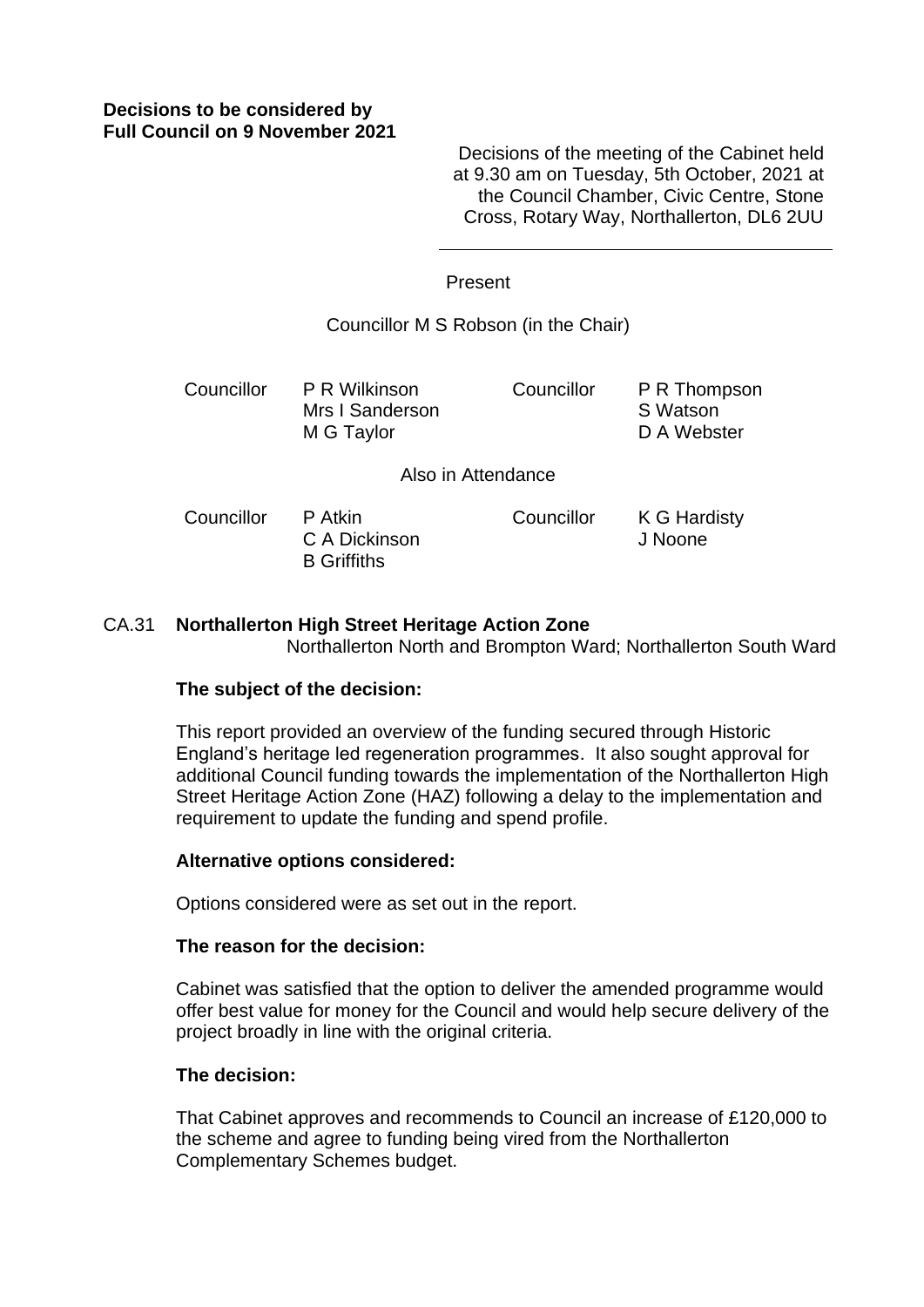## CA.32 **North Yorkshire Safeguarding Children's Partnership Annual Report 2020 - 21**

All Wards

# **The subject of the decision:**

This report sought approval of the draft North Yorkshire Safeguarding Children's Partnership's Annual Report 2020-21 attached at Appendix 1 to the report.

## **Alternative options considered:**

None.

## **The reason for the decision:**

Cabinet was satisfied that the Annual Report provided a summary of activity during 2020-21 as well as future priorities that North Yorkshire Safeguarding Children's Partnership would focus on in 2021-22 and beyond.

## **The decision:**

That Cabinet approves and recommends to Council the content of the draft North Yorkshire Safeguarding Children's Board Annual Report 2020-21 at Appendix 1 of the report.

## **Declaration of Interest**

Dr Justin Ives, Chief Executive, declared a personal interest as a Board Member of Broadacres and left the meeting at 9.45am prior to any discussion and voting on the next item.

## CA.33 **Social Housing Decarbonisation Fund – Potential Joint Project with Broadacres Housing Association**

All Wards

## **The subject of the decision:**

This report provides an overview of the Social Housing Decarbonisation Fund and the potential opportunity for Hambleton District Council to participate in a joint funding application with Broadacres Housing Association which would benefit Broadacres properties.

## **Alternative options considered:**

None.

## **The reason for the decision:**

Cabinet was satisfied that the proposed Social Housing Decarbonistion Fund bid contributed to the Council's priority of 'Caring for the Environment' by enabling the delivery of carbon reduction initiatives.